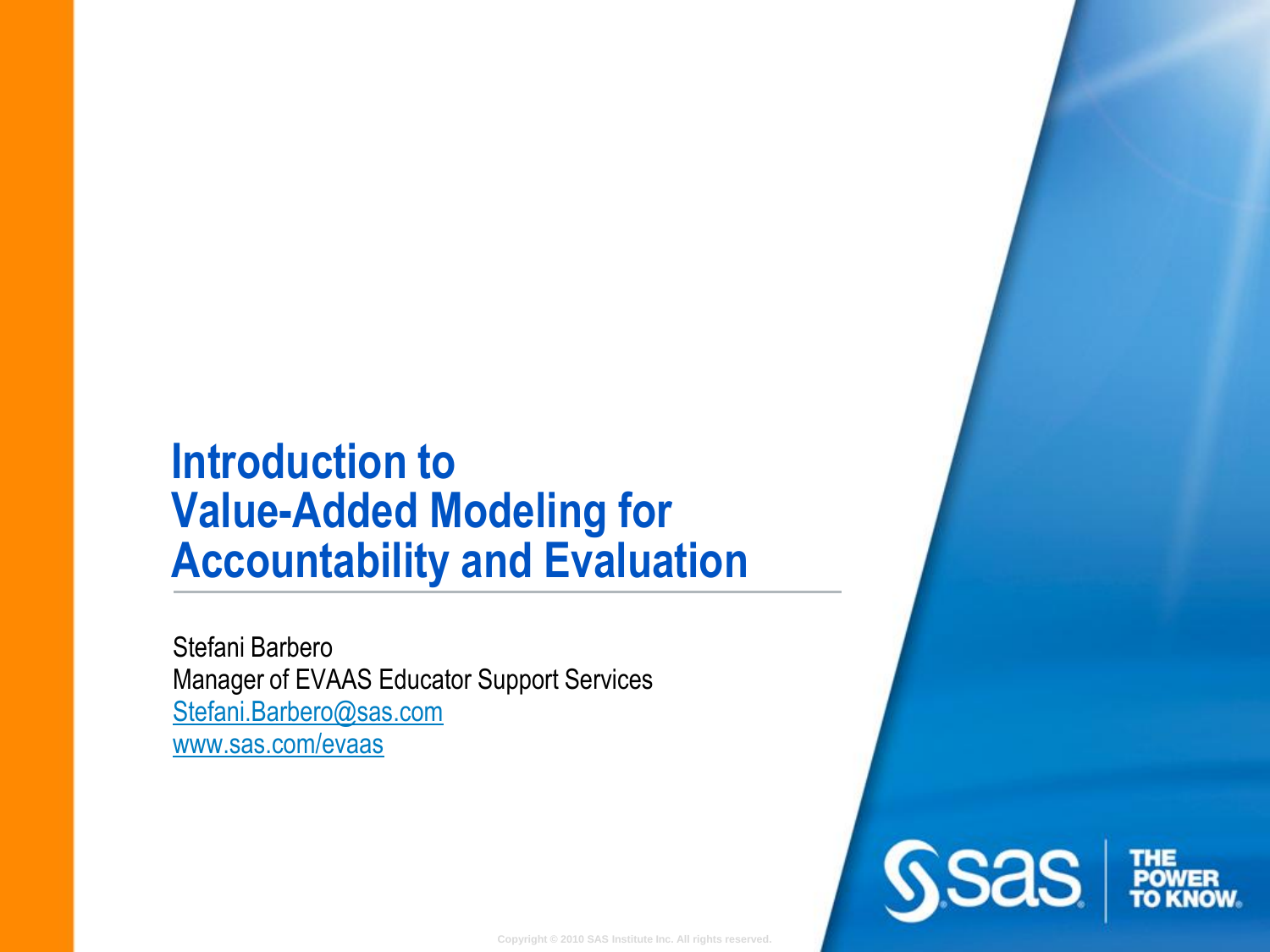#### **Why are value-added and growth models used today?**

- Value-added/growth measures compare students' entering achievement and tested achievement to assess whether progress was adequate relative to some standard or expectation.
- **This can be done in a way that allows a student to serve as their** own control if it can take into account prior achievement adequately.
- Value-added and growth models have many uses. Some possibilities are:
	- **Targeted professional development for educators**
	- **If Identify educators' strengths and areas for improvement**
	- Evaluate program/policy effectiveness and ROI
	- **Provide more reliable data about the general achievement of students**
	- Maximize potential educational opportunity for students of all levels of achievement
	- Component of State accountability measures at all levels of schooling influence
	- **Federal accountability growth models**

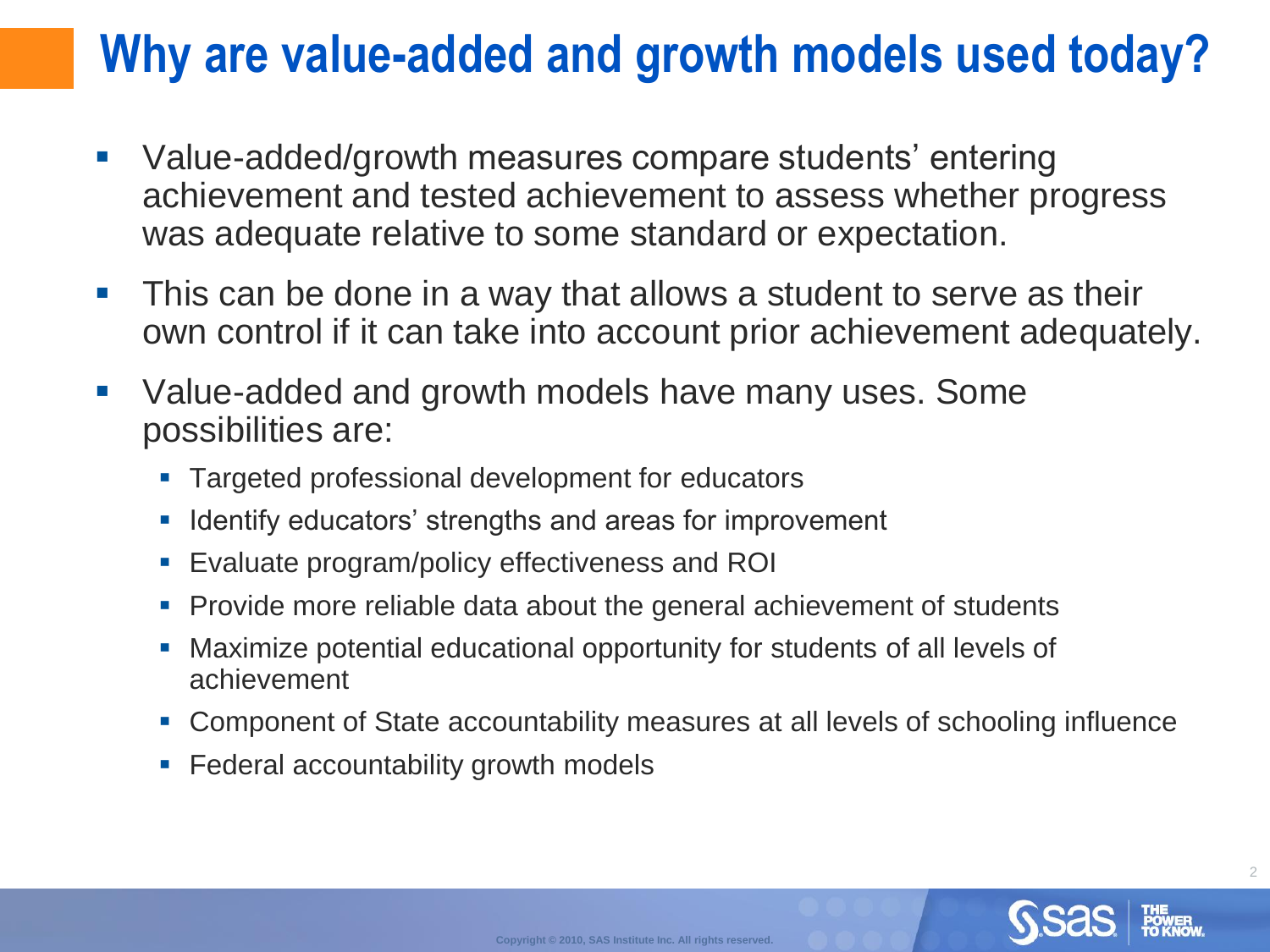#### **Value-added and growth models? Are they different?**

Basically, it comes down to the intended use of the model.

- **If the focus is to simply measure student academic** growth, then a growth model is appropriate
- If the focus is to measure student academic growth for a particular district/school/teacher then a value-added model is appropriate
- When these models are used for classification, they must be more rigorous

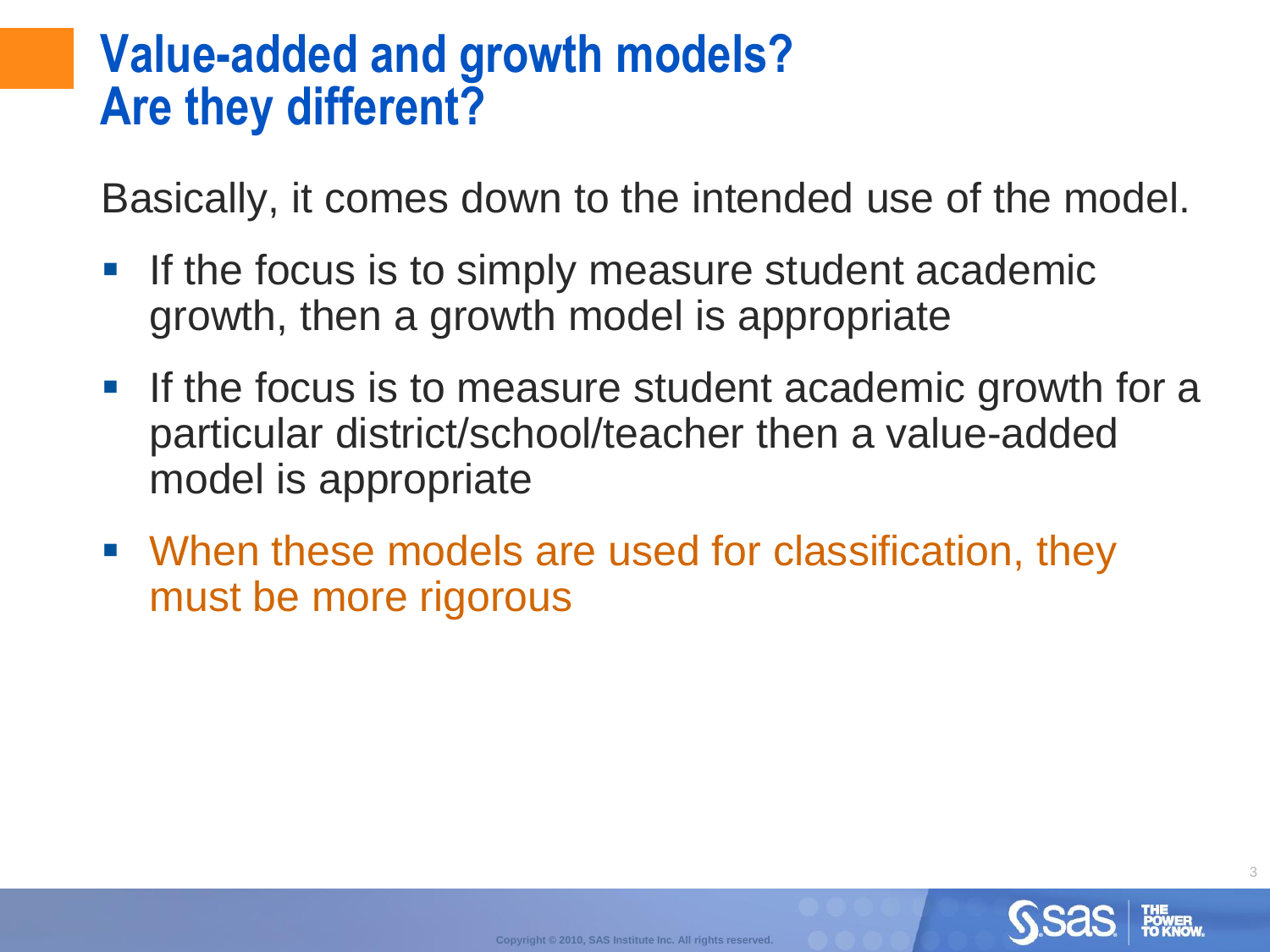### **Characteristics of reliable value-added models**

- While the concept of value-added is simple, the application is more complicated.
- Any value-added model must address the following inherent challenges in a statistically reliable approach:
	- **Measurement error**
	- Missing data
	- **Different types of testing**
	- **Testing changes over time**
	- Different student entering achievement levels
	- **Student/teacher mobility**
	- **Shared instructional practices**
- Simple growth models/VAMs do not address all of these issues

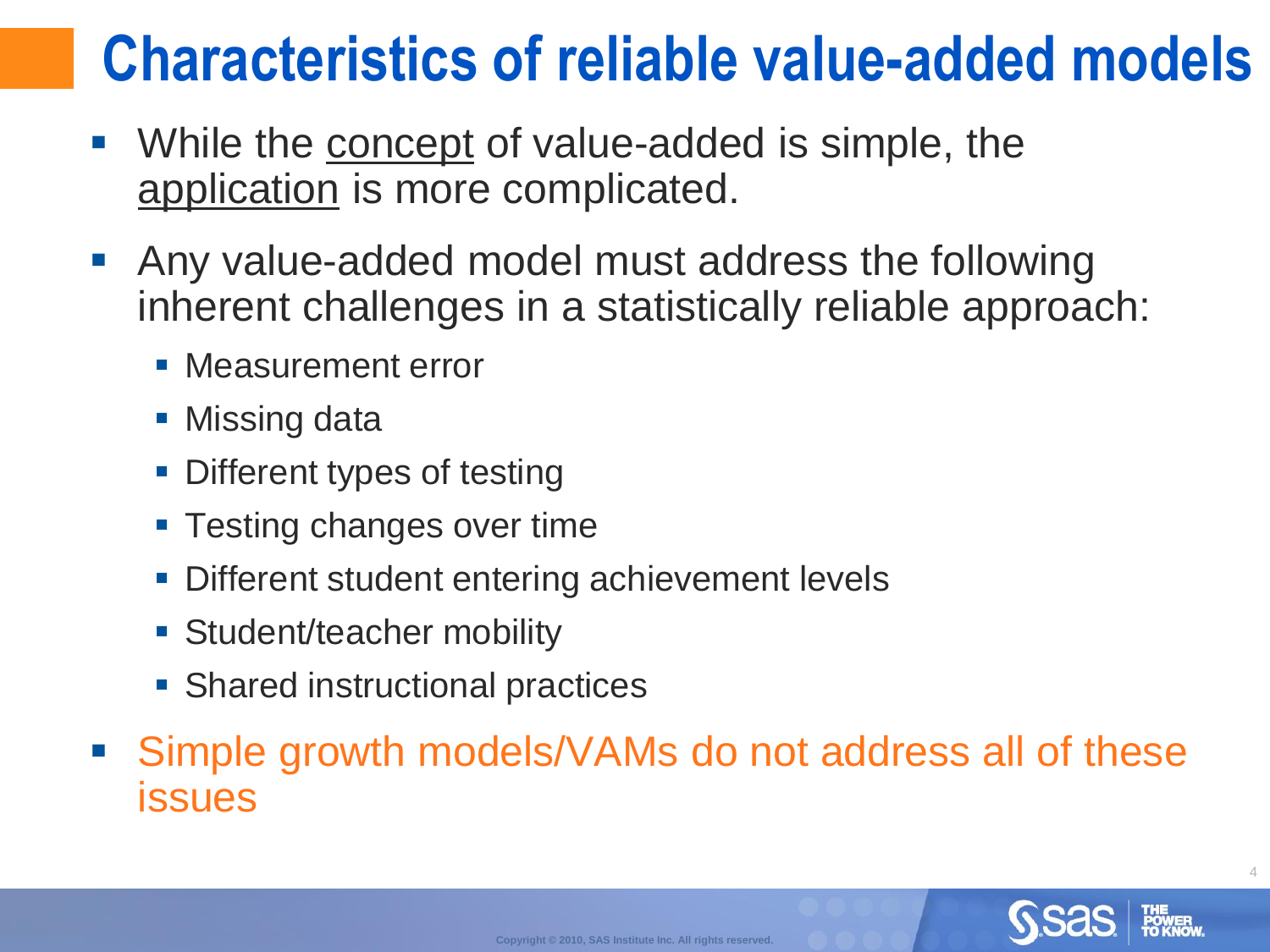#### **EVAAS in practice: student achievement & relationship to socioeconomic status**

- It is well known that student achievement is often highly correlated to their socioeconomic or demographic characteristics.
- **Exaluation and accountability models that only look at achievement will** disadvantage educators serving low-achieving/high-poverty students.



**Copyright © 2010, SAS Institute Inc. All rights reserved.**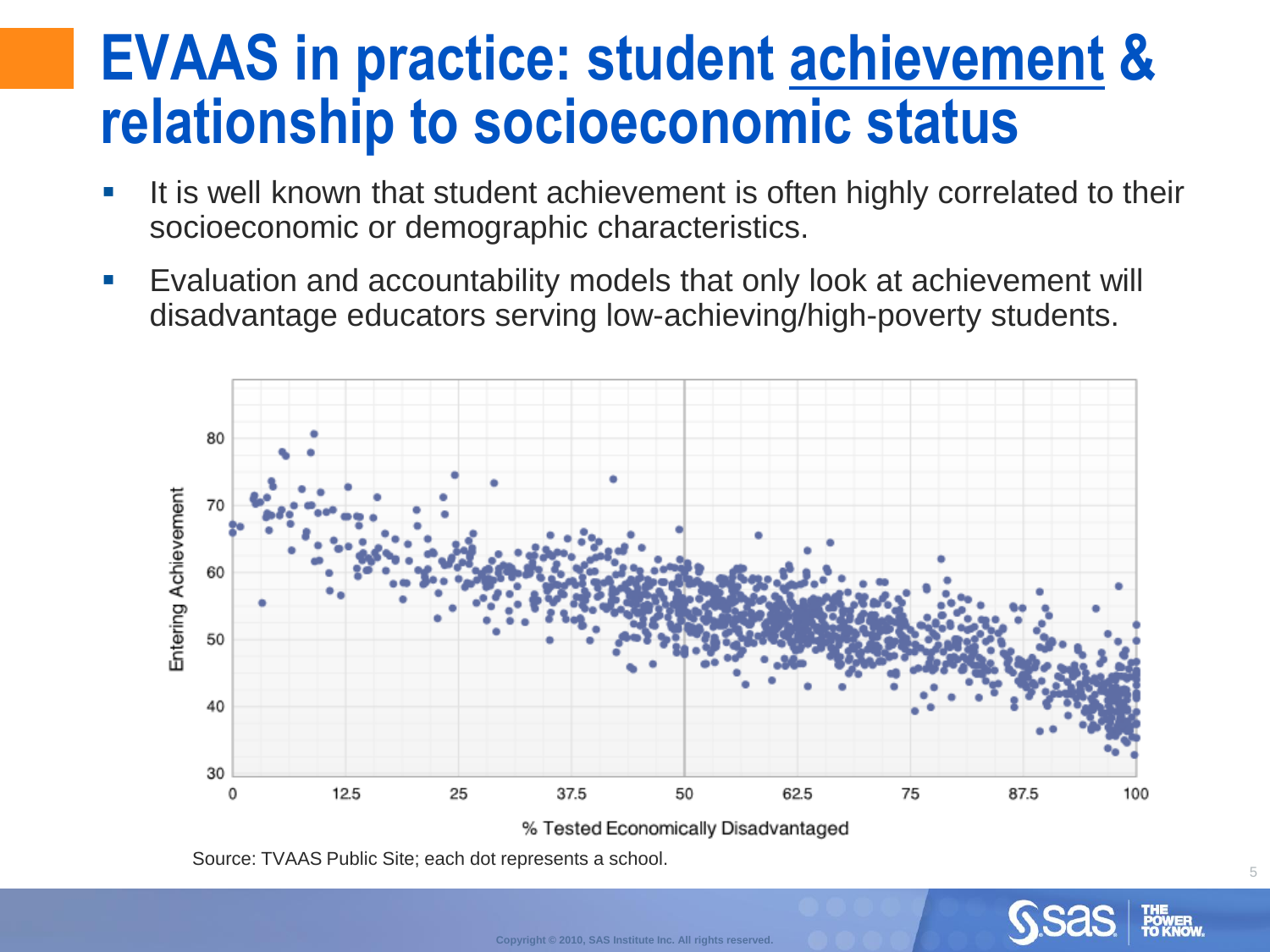#### **EVAAS in practice: student progress & relationship to socioeconomic status**

- Student progress (as measured by EVAAS) is not correlated to student characteristics, which is a more fair approach to evaluation/accountability.
- **E** Educators can be shown to be effective regardless of the socioeconomic circumstances of their students.



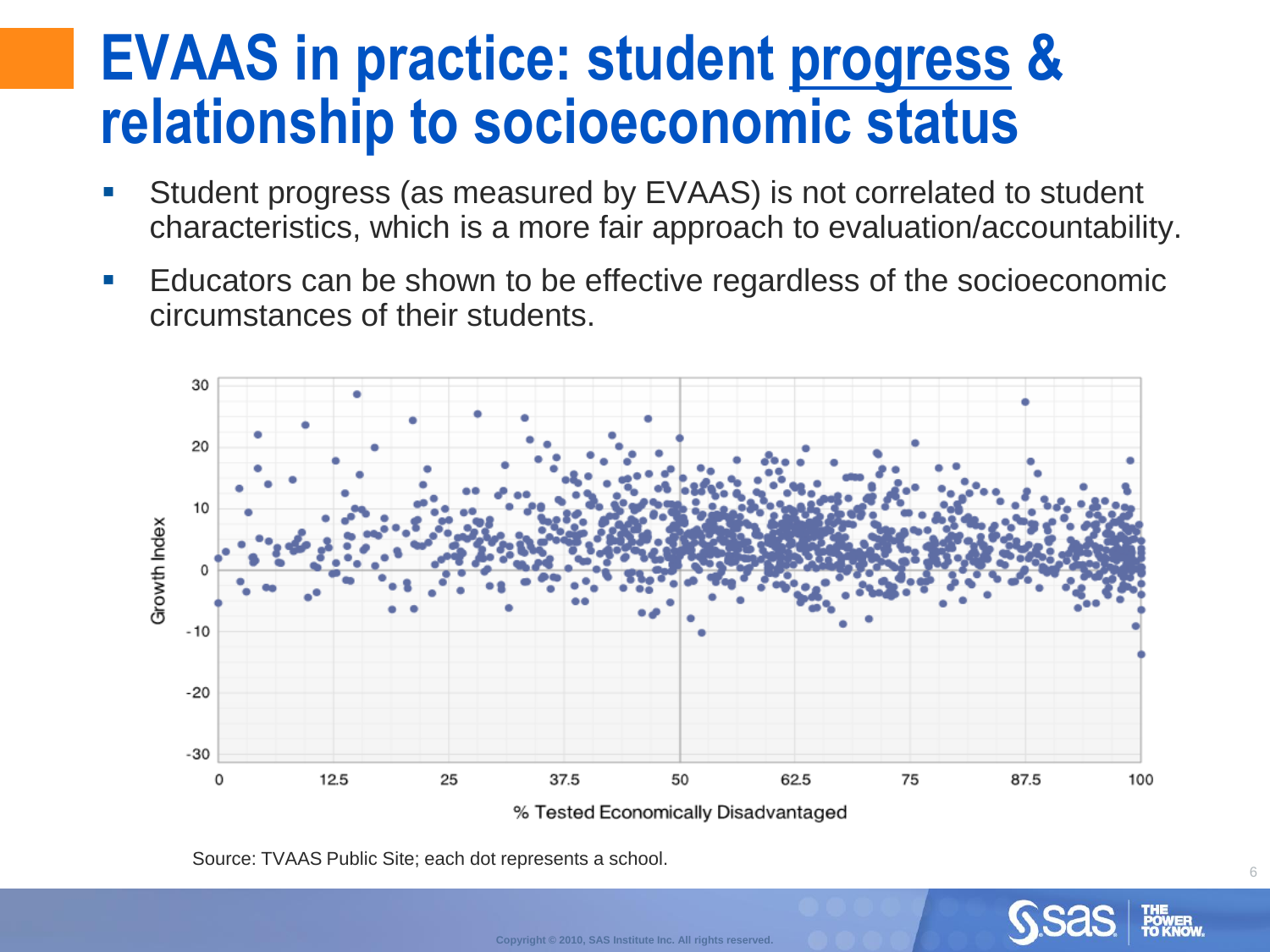## **EVAAS in practice: student progress**

**Progress is equitable across achievement levels, demographics and for** exceptional learners.



Source: TVAAS Public Site; each dot represents a school.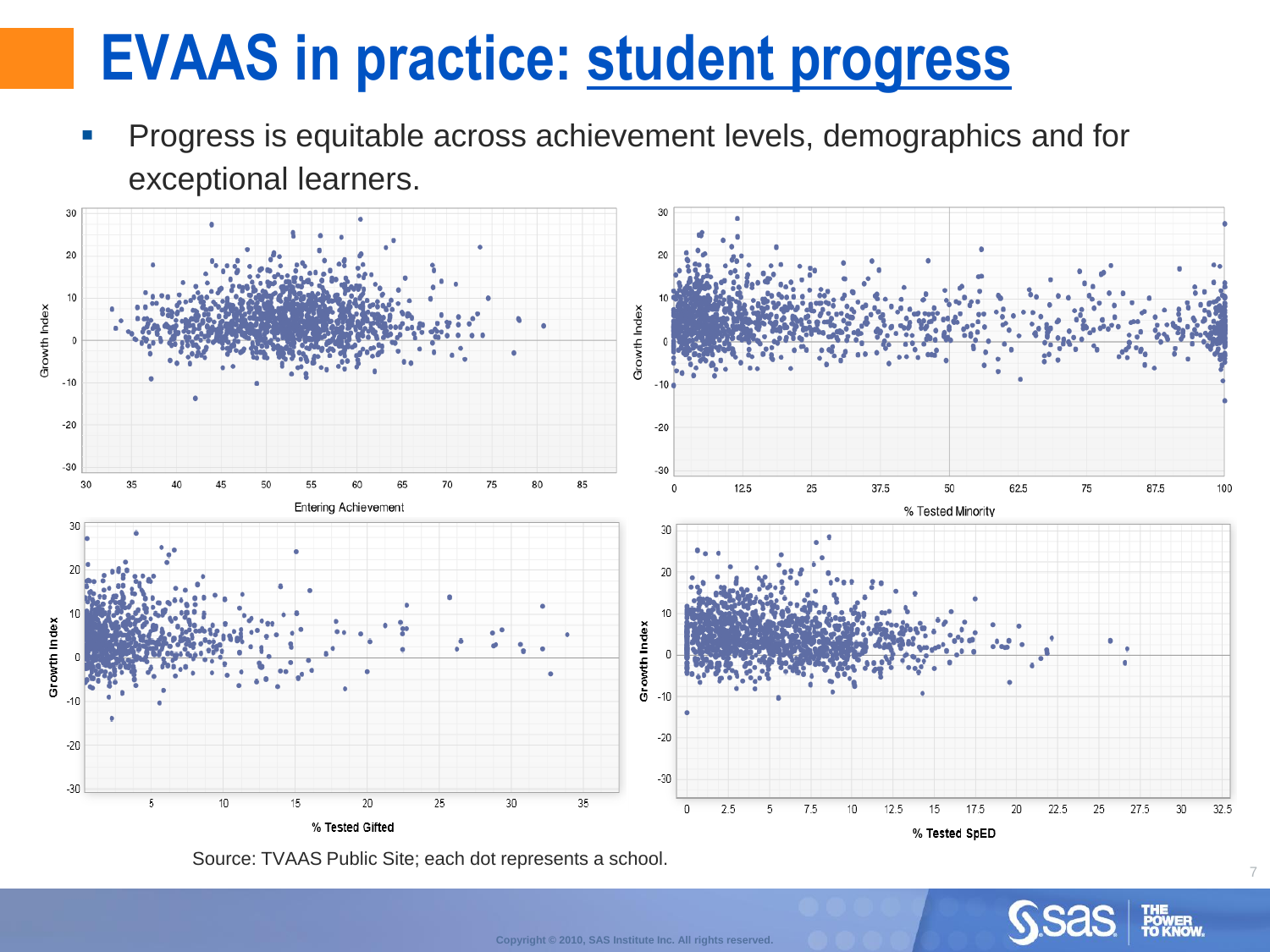# **Student-Teacher Linkages**

- **SAS**' roster verification system allows teachers to adjust the percentage of instructional time spent with each student prior to the value-added analysis.
- **The linchpin of efforts to** improve teacher effectiveness is that **states must reliably link students and teachers** in ways that capture the complex connections that exist in schools," ~Data Quality Campaign fact sheet *Understanding Teacher Effectiveness*

Educators can accurately attribute:

- Student/teacher mobility
- Team teaching
- **Push-in or Pull-out teachers**
- **Assistant teachers**
- Long-term substitute teachers
- Contributing professionals
- Teacher assignment change

- Teacher turnover
- **Intervention**
- Tutoring
- **Program participation**
- **Blended learning**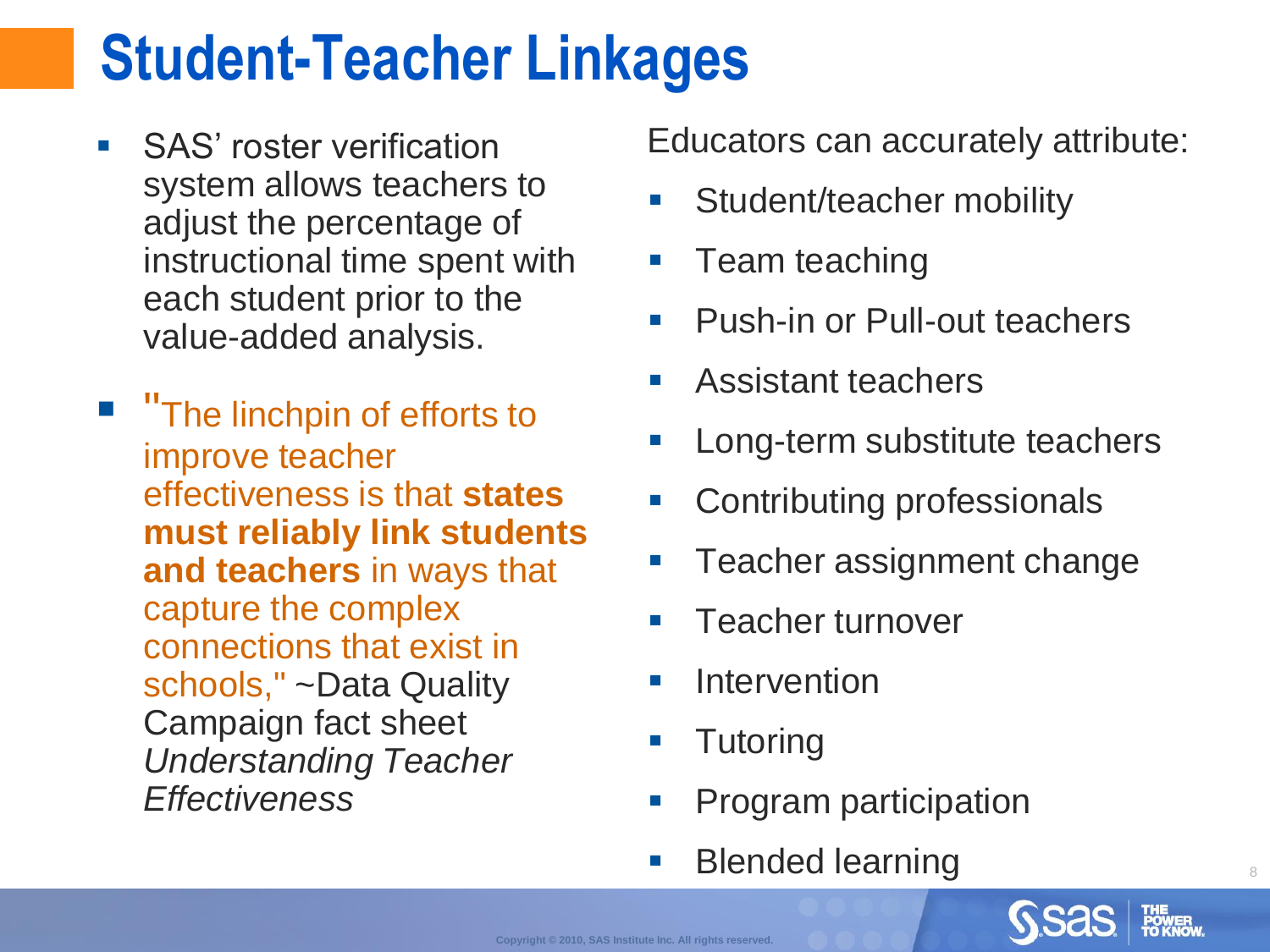#### **A primary concern with more simplistic models: Repeatability/Stability**

- Not all VAMs are created equal
- Single year vs. multiple year estimates
- Most year-to-year value-added teacher correlations range between 0.33 to 0.40
- SAS' methodology yields repeatability estimates between 0.70 to 0.80 for 3-year teacher estimates (based on 14 years of teacher-level reporting in one state)
- Highly effective teachers are very likely to remain effective.
- Less effective teachers may improve over time.
- If policymakers make decisions based on 3-year estimates, there is very little risk that the teachers identified as effective will be identified as ineffective three years later.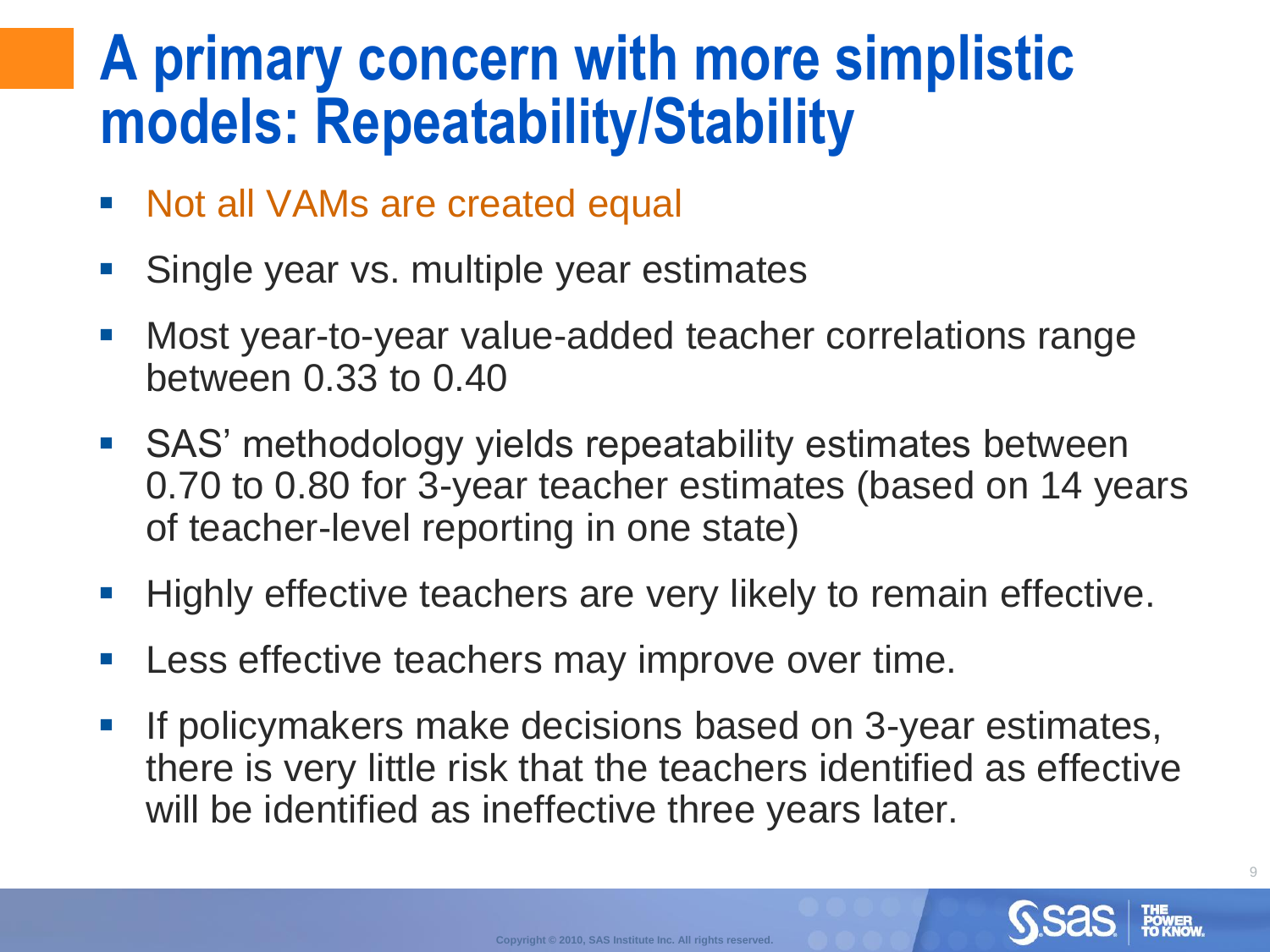### **How does the state/district define growth?**

- Sophisticated VAMs allow several options, such as the average progress made by students that year, in a reference year, etc.
- Some VAMs/growth models will only allow a "high half" and "low half" of teacher value-added/growth estimates each year,
- Not having this restriction and allowing all educators to demonstrate effectiveness can be crucial in accountability.
- Consider how you would like to define growth and what options you have for each model/approach.

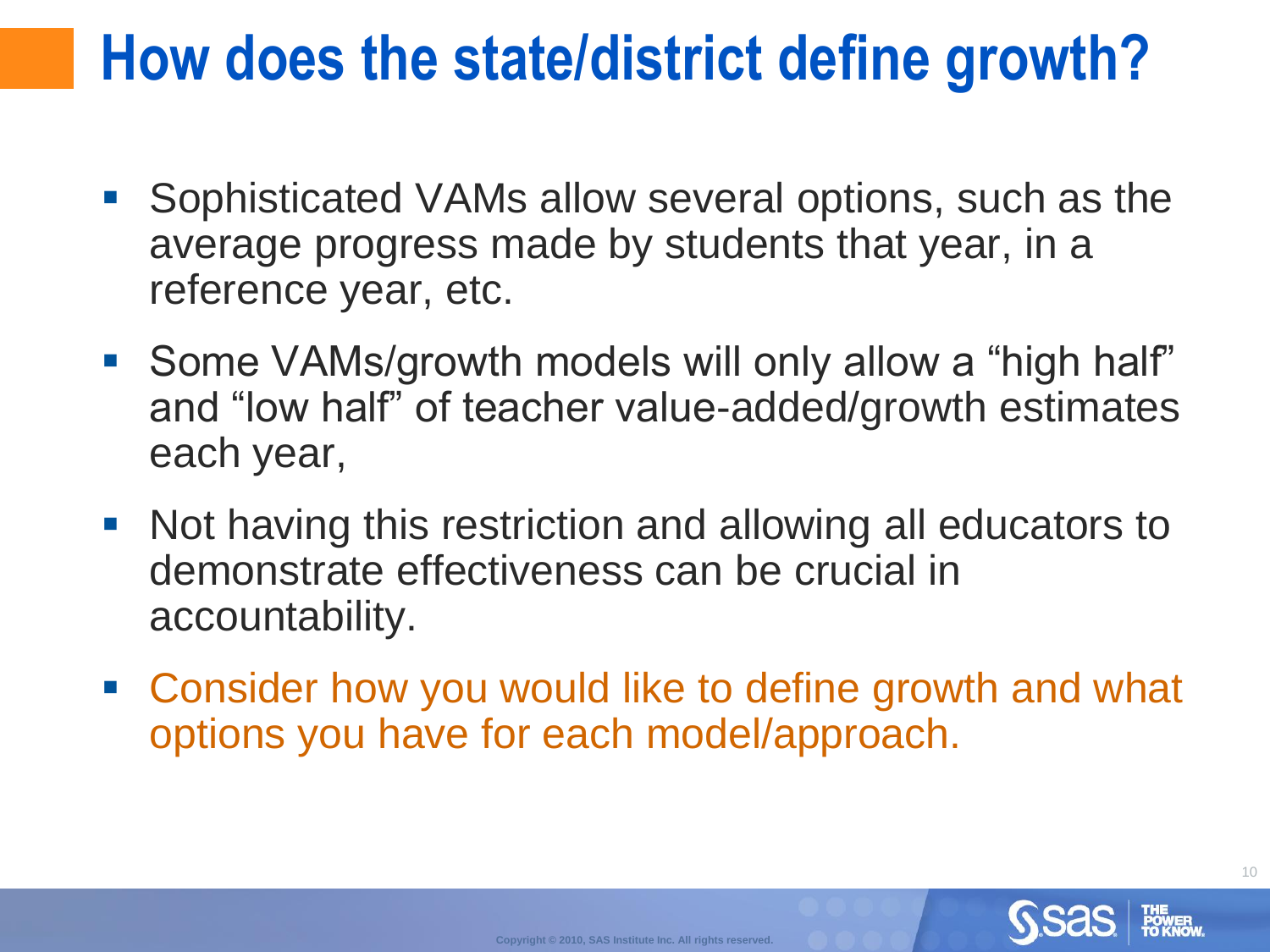#### **How does the state/district define effectiveness?**

- Can use the reference point, value-added/growth estimates and measures of uncertainty
- Can distinguish estimates into groups with equal proportions
- Can set risk differently for "above" and "below" categories

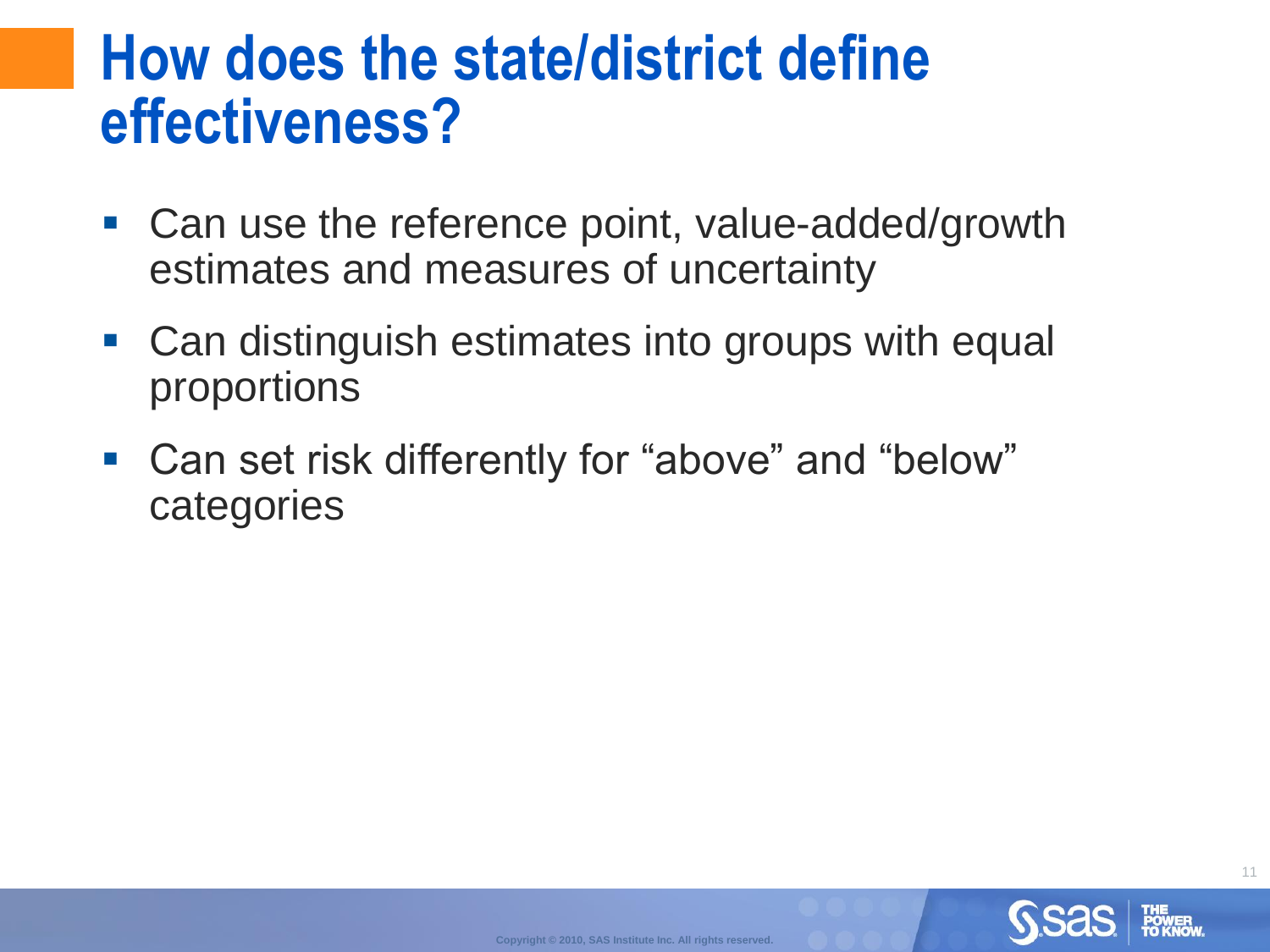# **One System in practice: SAS® EVAAS®**

- SAS has provided a comprehensive system including valueadded reporting to educators for 20 years across 20 states.
- **Firm that experience, we have learned:** 
	- **Reliability of reporting is the most important factor in** selecting a model.
	- **Modeling flexibility is important so that policymakers have** options in determining the growth expectation, levels of effectiveness, and can make different comparisons.
	- If is important to use multiple models if you do not want to force a "high half" and "low half" of effective educators.
	- Multiple year averages are key for accountability models.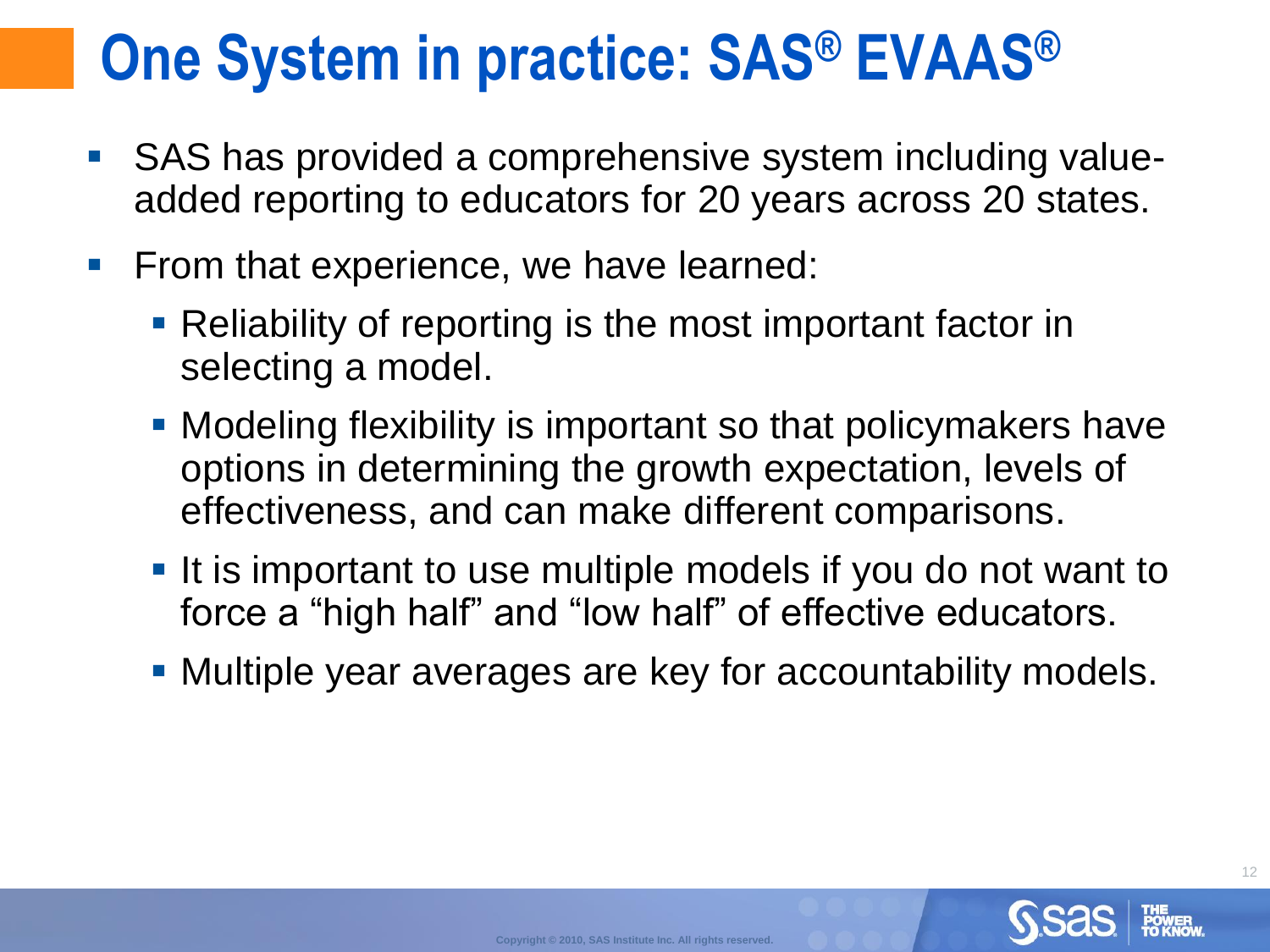## **Educators need more than a single estimate**

- Need to provide a comprehensive continuous improvement system
- Web Interface with role-based security for permission and access
- Student-Teacher Linkages allowing roster verification at all levels
- District/school/teacher level *reflective* and diagnostic reporting on growth
	- **Within subjects and grades**
	- **Within student achievement and demographic subgroups**
- District/school/teacher and student level *proactive* reports that offer projections to future success on various academic milestones
	- **Provide earlier RTI**
	- **Strategic placement of students into different courses**
- **Exporting of information for use in other data systems**
- **Educator support and training**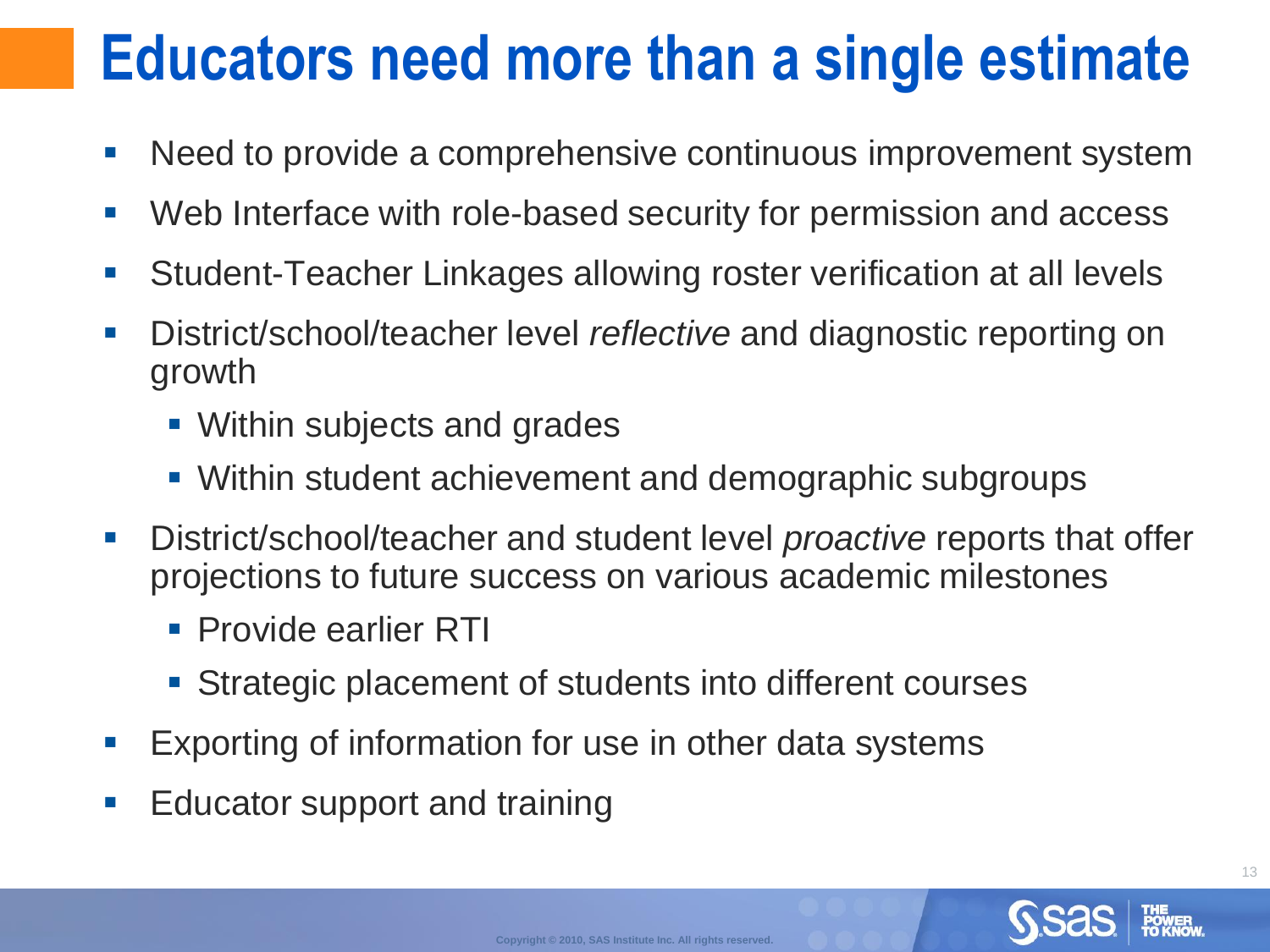## **EVAAS in practice: sample school report**

| <b>2011 School Value Added Report</b>                    |                                                                                                                   |                      |                 |                 |                                                        |              |  |  |  |  |
|----------------------------------------------------------|-------------------------------------------------------------------------------------------------------------------|----------------------|-----------------|-----------------|--------------------------------------------------------|--------------|--|--|--|--|
| <b>Blue Middle School in Large Urban School District</b> |                                                                                                                   |                      |                 |                 |                                                        |              |  |  |  |  |
| <b>TCAP Math</b>                                         |                                                                                                                   |                      |                 |                 |                                                        |              |  |  |  |  |
|                                                          |                                                                                                                   |                      |                 |                 |                                                        |              |  |  |  |  |
| <b>Estimated School Mean NCE Gain</b>                    |                                                                                                                   |                      |                 |                 |                                                        |              |  |  |  |  |
|                                                          | Grade                                                                                                             | 6                    | $\overline{7}$  | 8               | <b>Mean NCE Gain over Grades</b><br><b>Relative to</b> |              |  |  |  |  |
|                                                          | <b>Growth Standard</b>                                                                                            | 0.0                  | 0.0             | 0.0             |                                                        |              |  |  |  |  |
|                                                          | State 3-Yr-Avg                                                                                                    | 0.1                  | 1.8             | 1.5             | <b>Growth Standard</b>                                 | <b>State</b> |  |  |  |  |
| 2009 Mean NCE Gain                                       |                                                                                                                   | $-3.8R*$             | $2.1 G*$        | $1.6 G*$        | -0.1                                                   | $-1.2$       |  |  |  |  |
|                                                          | <b>Std Error</b>                                                                                                  | 0.9                  | 0.9             | 0.9             | 0.5                                                    | 0.5          |  |  |  |  |
| 2010 Mean NCE Gain                                       |                                                                                                                   | $2.4 \,\mathrm{G}^*$ | 3.9 G*          | 4.8 G*          | 3.7                                                    | 2.6          |  |  |  |  |
|                                                          | <b>Std Error</b>                                                                                                  | 0.9<br>$4.1 G*$      | 0.9<br>$1.4 G*$ | 0.9<br>$4.5 G*$ | 0.5                                                    | 0.5          |  |  |  |  |
|                                                          | 2011 Mean NCE Gain                                                                                                |                      |                 |                 | 3.4                                                    | 2.2          |  |  |  |  |
|                                                          | <b>Std Error</b>                                                                                                  | 0.9                  | 0.9             | 0.9             | 0.5                                                    | 0.5          |  |  |  |  |
|                                                          | 3-Yr-Avg NCE Gain                                                                                                 | $0.9 G*$             | $2.5 G*$        | $3.6 G*$        | 2.3                                                    | 1.2          |  |  |  |  |
| 0.2<br><b>Std Error</b><br>0.5<br>0.5<br>0.2<br>0.5      |                                                                                                                   |                      |                 |                 |                                                        |              |  |  |  |  |
|                                                          | <b>Estimated School Mean NCE Scores</b><br>6                                                                      |                      |                 |                 |                                                        |              |  |  |  |  |
| State Base Year (2009)                                   | Grade                                                                                                             | 50.0                 | 7<br>50.0       | 8<br>50.0       |                                                        |              |  |  |  |  |
|                                                          | State 3-Yr-Avg                                                                                                    | 43.7                 | 43.5            | 43.6            |                                                        |              |  |  |  |  |
|                                                          | 2008 Mean                                                                                                         | 24.9                 | 26.8            | 22.6            |                                                        |              |  |  |  |  |
|                                                          | 2009 Mean                                                                                                         | 28.9                 | 27.0            | 28.4            |                                                        |              |  |  |  |  |
|                                                          | 2010 Mean                                                                                                         | 35.9                 | 32.8            | 31.9            |                                                        |              |  |  |  |  |
|                                                          | 2011 Mean                                                                                                         | 41.9                 | 37.4            | 37.3            |                                                        |              |  |  |  |  |
|                                                          |                                                                                                                   |                      |                 |                 |                                                        |              |  |  |  |  |
| G*                                                       | Estimated mean NCE gain is above the growth standard by at least 1 standard error.                                |                      |                 |                 |                                                        |              |  |  |  |  |
| G                                                        | Estimated mean NCE gain is equal to or greater than growth standard but by less than 1 standard error.            |                      |                 |                 |                                                        |              |  |  |  |  |
| Y                                                        | Estimated mean NCE gain is below the growth standard by 1 standard error or less.                                 |                      |                 |                 |                                                        |              |  |  |  |  |
| $\mathsf{R}$                                             | Estimated mean NCE gain is more than 1 standard error below the growth standard but by 2 standard errors or less. |                      |                 |                 |                                                        |              |  |  |  |  |
| $R^*$                                                    | Estimated mean NCE gain is below the growth standard by more than 2 standard errors.                              |                      |                 |                 |                                                        |              |  |  |  |  |

To view additional reports, click on the underlined numbers or words.

Copyright @ 2011 SAS Institute Inc., Cary, NC, USA. All Rights Reserved.



14

**Copyright © 2010, SAS Institute Inc. All rights reserved.**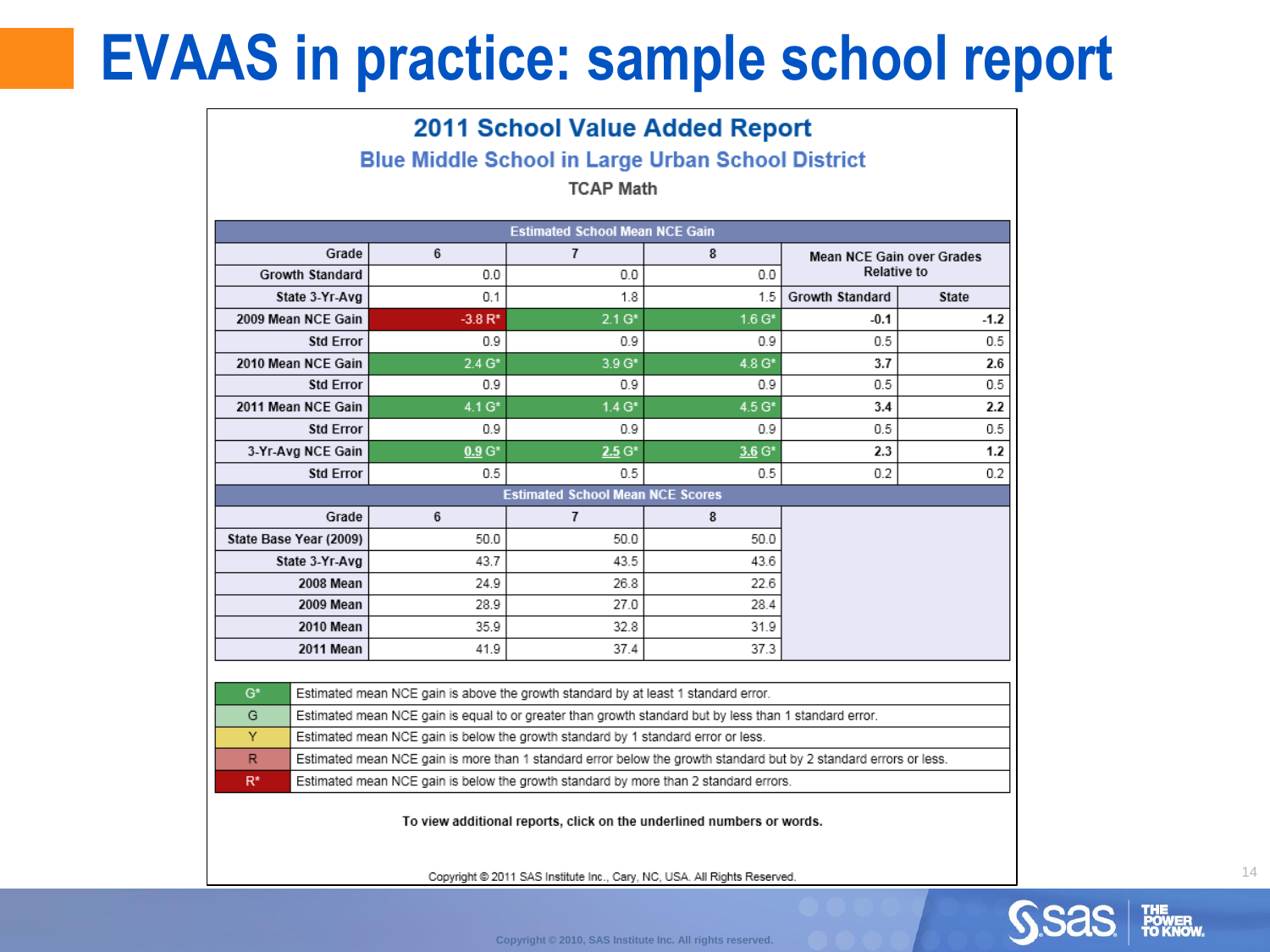#### **EVAAS in practice: sample teacher report**

#### **KURIST LONGHURST (3204)**

Jungle Green Middle School in Large Urban School District

#### 7th Grade TCAP Math

#### **View List of Students**

| <b>Teacher Progress Estimates and Standard Errors</b> |          |                       |       |         |  |  |  |  |
|-------------------------------------------------------|----------|-----------------------|-------|---------|--|--|--|--|
| Year                                                  | Estimate | <b>Standard Error</b> | Index | Level   |  |  |  |  |
| 3-Yr-Avg                                              | 1.6      | 0.5                   | 3.48  | Level 5 |  |  |  |  |
| 2011                                                  |          | 0 8                   | 1.14  | Level 4 |  |  |  |  |
| 2010                                                  |          | 08                    | 1.47  | Level 4 |  |  |  |  |
| 2009                                                  | 28       |                       | 3.38  | Level 5 |  |  |  |  |

Teacher estimates are from SAS ® EVAAS ® multivariate, longitudinal analyses using all available data for each student (up to 5 years).



Copyright @ 2011 SAS Institute Inc., Cary, NC, USA. All Rights Reserved.

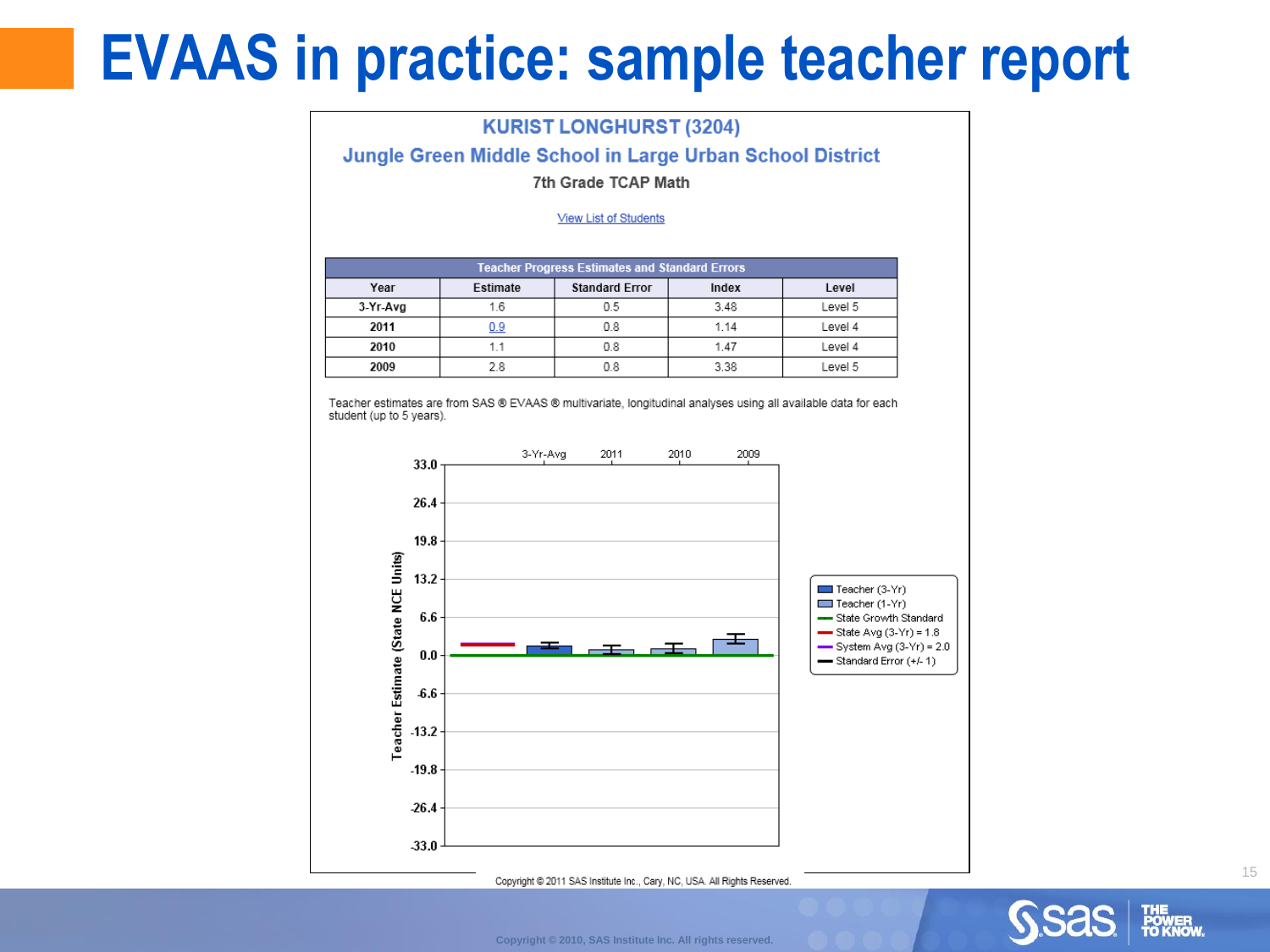## **EVAAS in practice: sample diagnostic report**

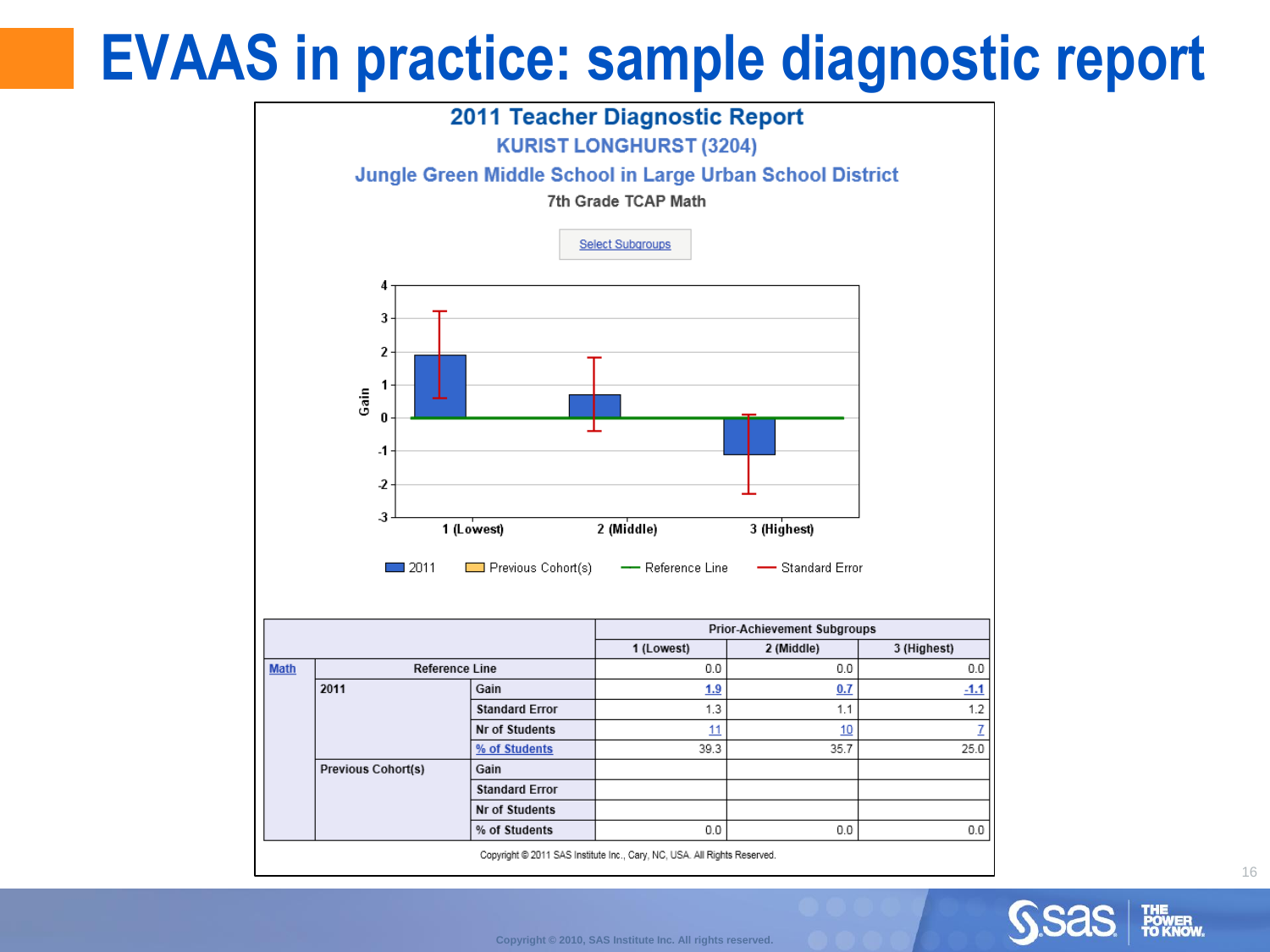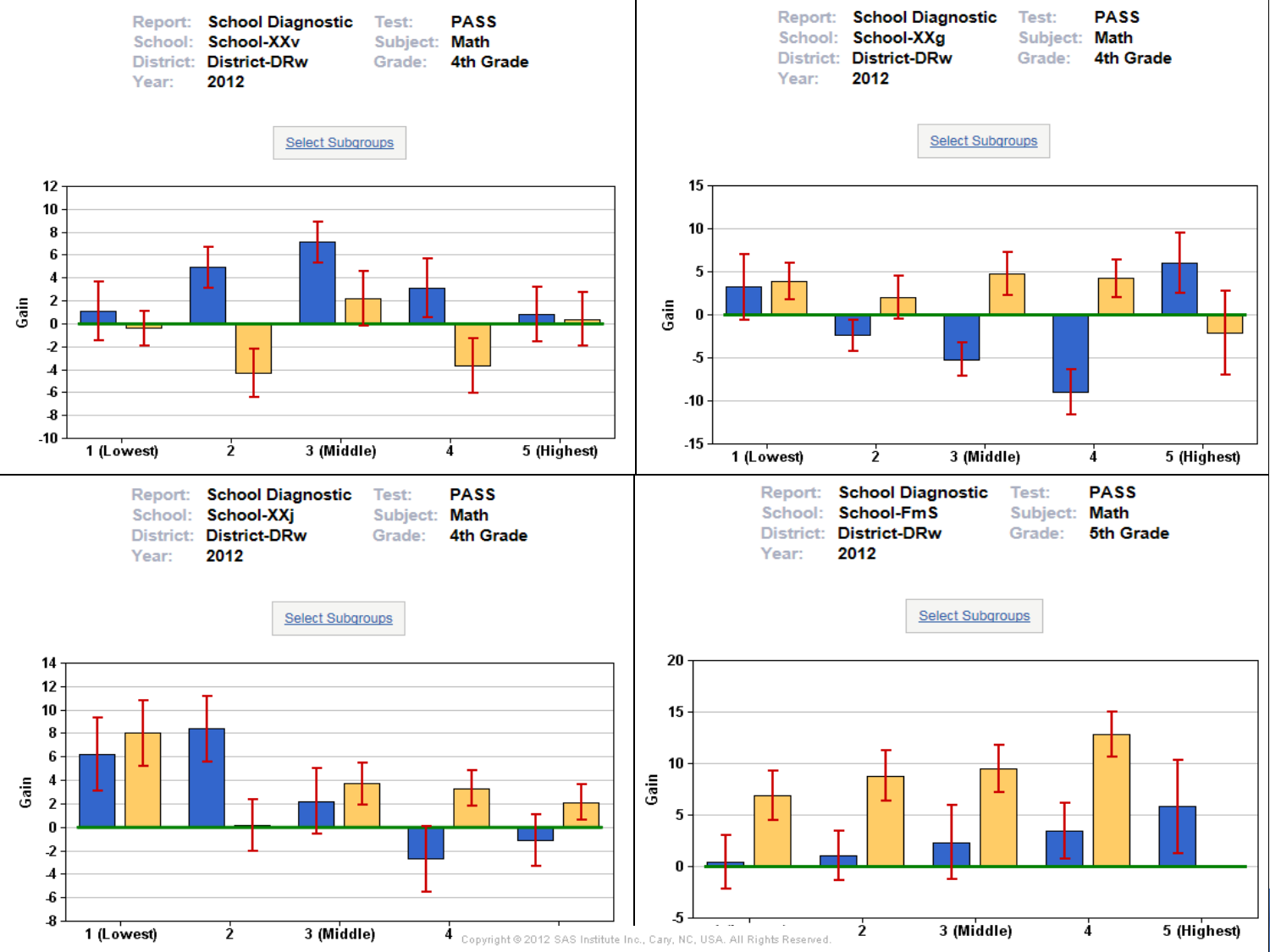#### **Looking Forward- Transitioning to Next Generation Assessments: PARCC and SBAC**

- **The SAS team behind EVAAS has gone through several** major changes in assessments in many states in the past 20 years.
- EVAAS benefits from a flexible approach, which allows the use of tests, even when they are on differing scales or even when testing regimes have changed over time.
- Recommend setting an intra-year growth standard the year before and in year one of any new test implementation.
- Value-added results can then be provided in the first year of the new assessments.



18

**Copyright © 2010, SAS Institute Inc. All rights reserved.**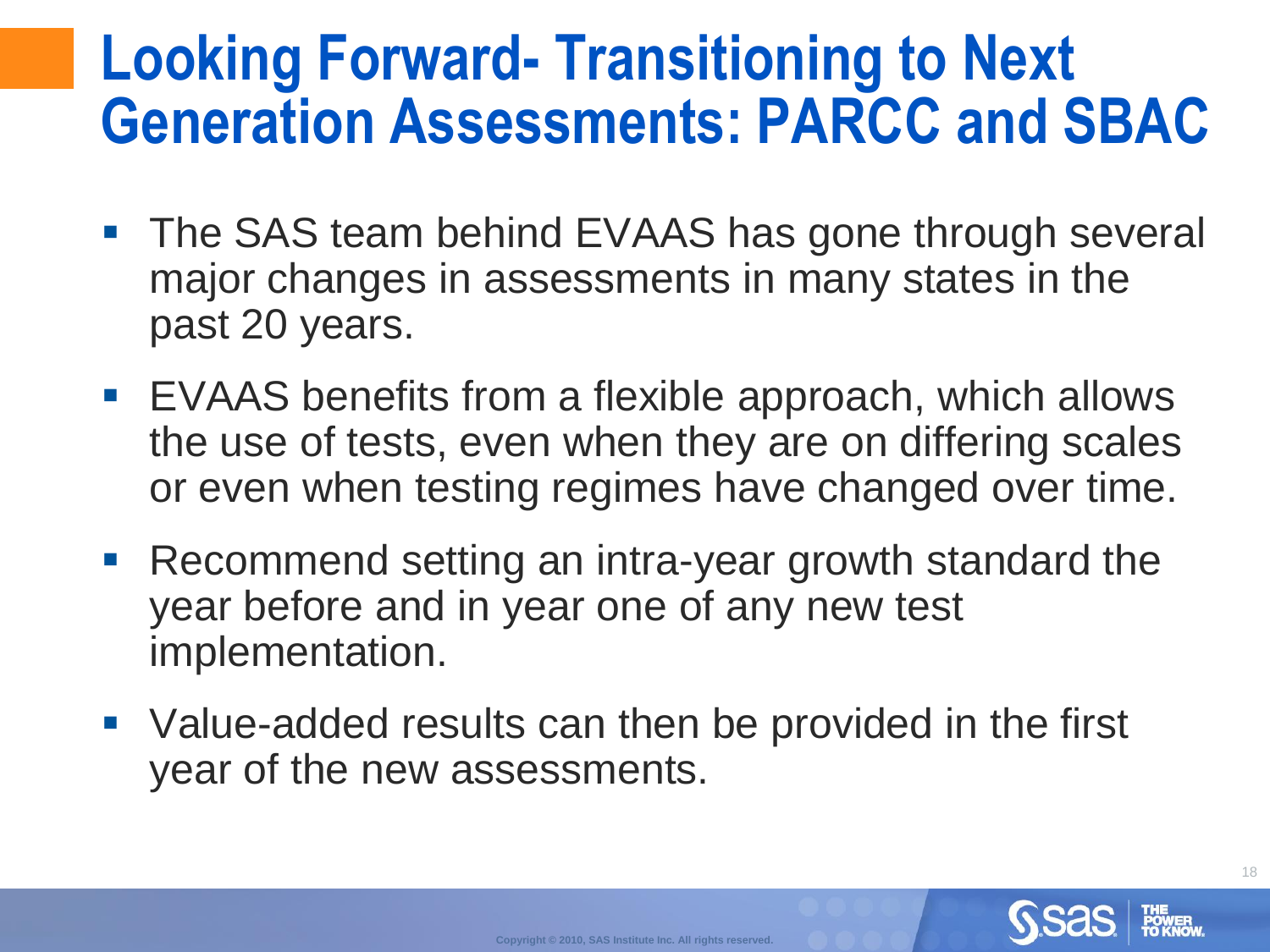#### **Implementation of a value-added model in a comprehensive system**

- One of the most important decisions is selecting the statistical approaches, since the results would be meaningless if they were biased and/or misleading.
- **The decisions to ask yourself include:** 
	- 1. What type of value-added/growth model should be used?
	- 2. How will growth be defined?
	- 3. What reference group will be used for comparisons?
	- 4. What types of tests will be used, and do they meet some standard criteria?
	- 5. How will this information be reported to educators and administrators?
	- 6. What types of support will be available for educators?

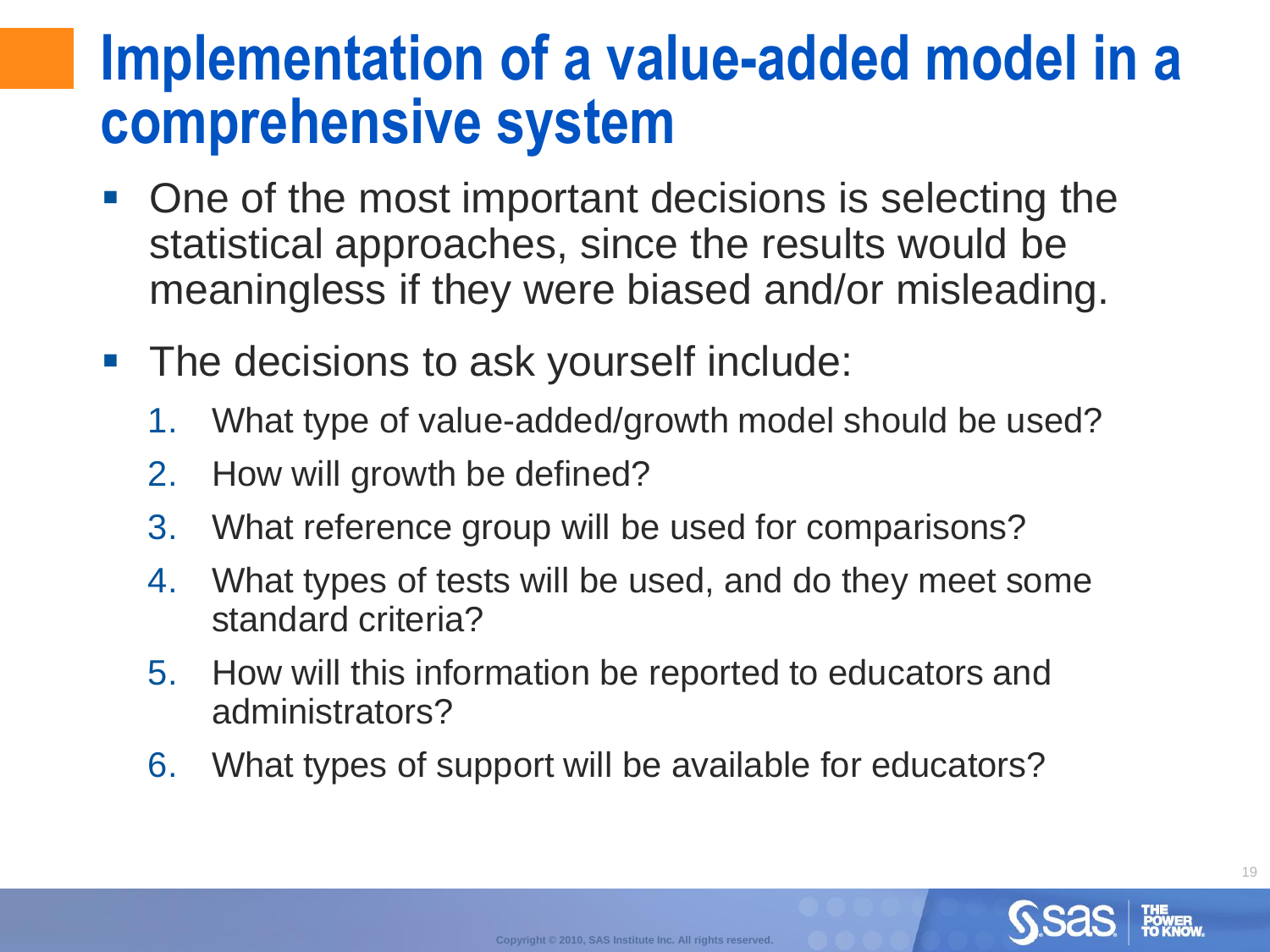### **A well designed value-added model**

- Accommodates all of the challenges in testing
- Has high stability/repeatability
- Offers flexibility to policymakers and educators in determining the expectation of growth and defining effectiveness.
- Provides results that are not correlated with students' entering achievement or background so that educators are not advantaged or disadvantaged by the type of students they serve
- Can use CRTs, NRTs, college readiness tests, PARCC/SMARTER Balanced, or any other types of assessments that meet some basic criteria
- Takes into account estimation error and provides confidence intervals